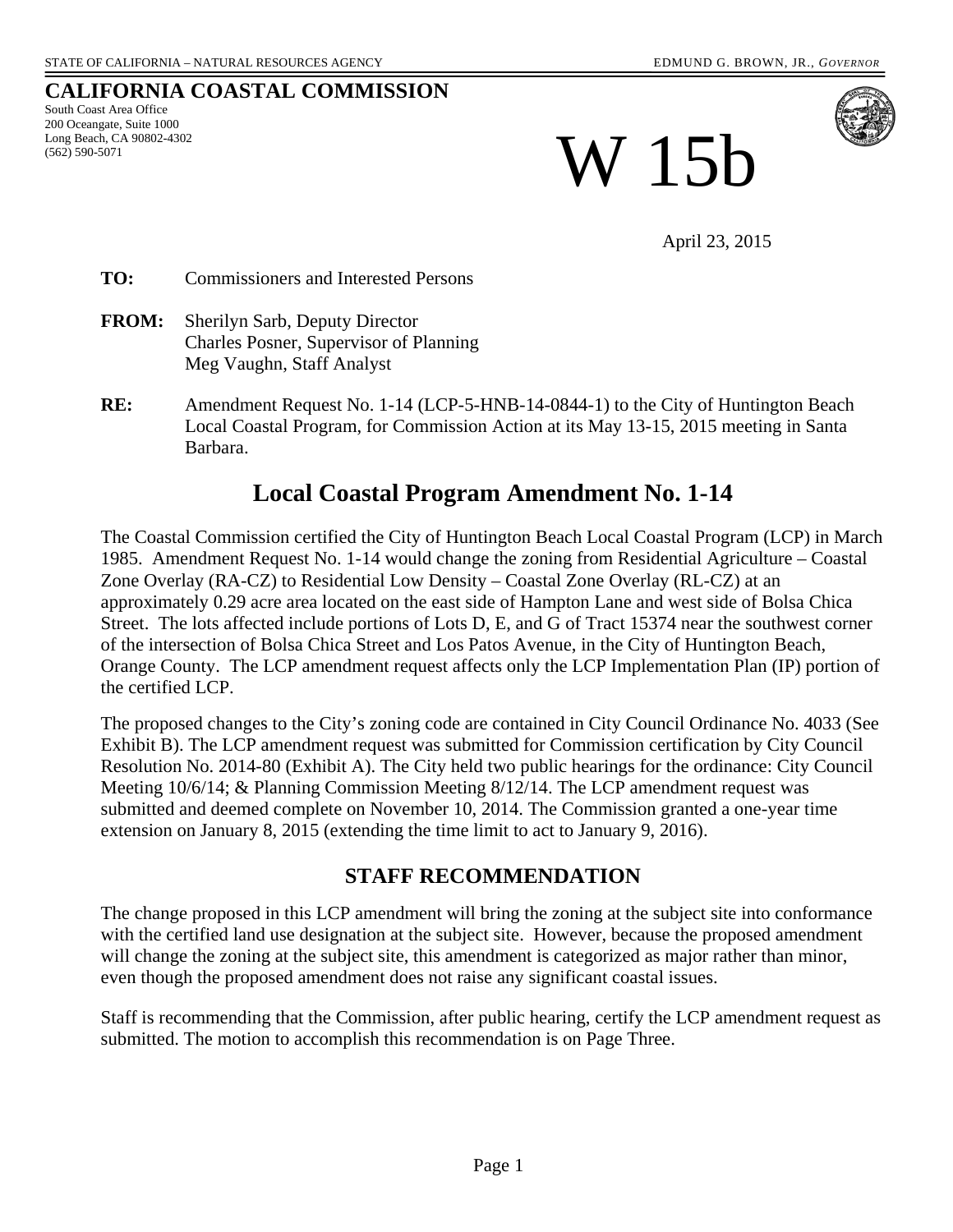## **STANDARD OF REVIEW**

The standard of review for the proposed amendment to the LCP Implementation Plan (IP), pursuant to Sections 30513 and 30514 of the Coastal Act, is that the proposed IP amendment conforms with, and is adequate to carry out, the provisions of the certified Land Use Plan (LUP).

## **SUBSTANTIVE FILE DOCUMENTS**

- 1. City of Huntington Beach certified Local Coastal Program (LCP), originally certified March 1985
- 2. City of Huntington Beach local Coastal Development Permit 98-17 (Signal Landmark, Sandover Development)

# **EXHIBITS**

- Exhibit A City of Huntington Beach City Council Resolution No. 2014-80
- Exhibit B City of Huntington Beach City Council Ordinance No. 4033
- Exhibit C Existing Zoning Designations
- Exhibit D Proposed Zoning Designations
- Exhibit E Certified Land Use Designation
- Exhibit F Vicinity Map

## **FOR ADDITIONAL INFORMATION**

The LCP Amendment file is available for review at the South Coast District office located in the Molina Center, 200 Oceangate, Suite 1000, Long Beach, 90802. The staff report can be viewed on the Commission's website: [www.ca.coastal.ca.gov.](http://www.ca.coastal.ca.gov/) For additional information, contact Meg Vaughn in the South Coast District office at (562) 590-5071.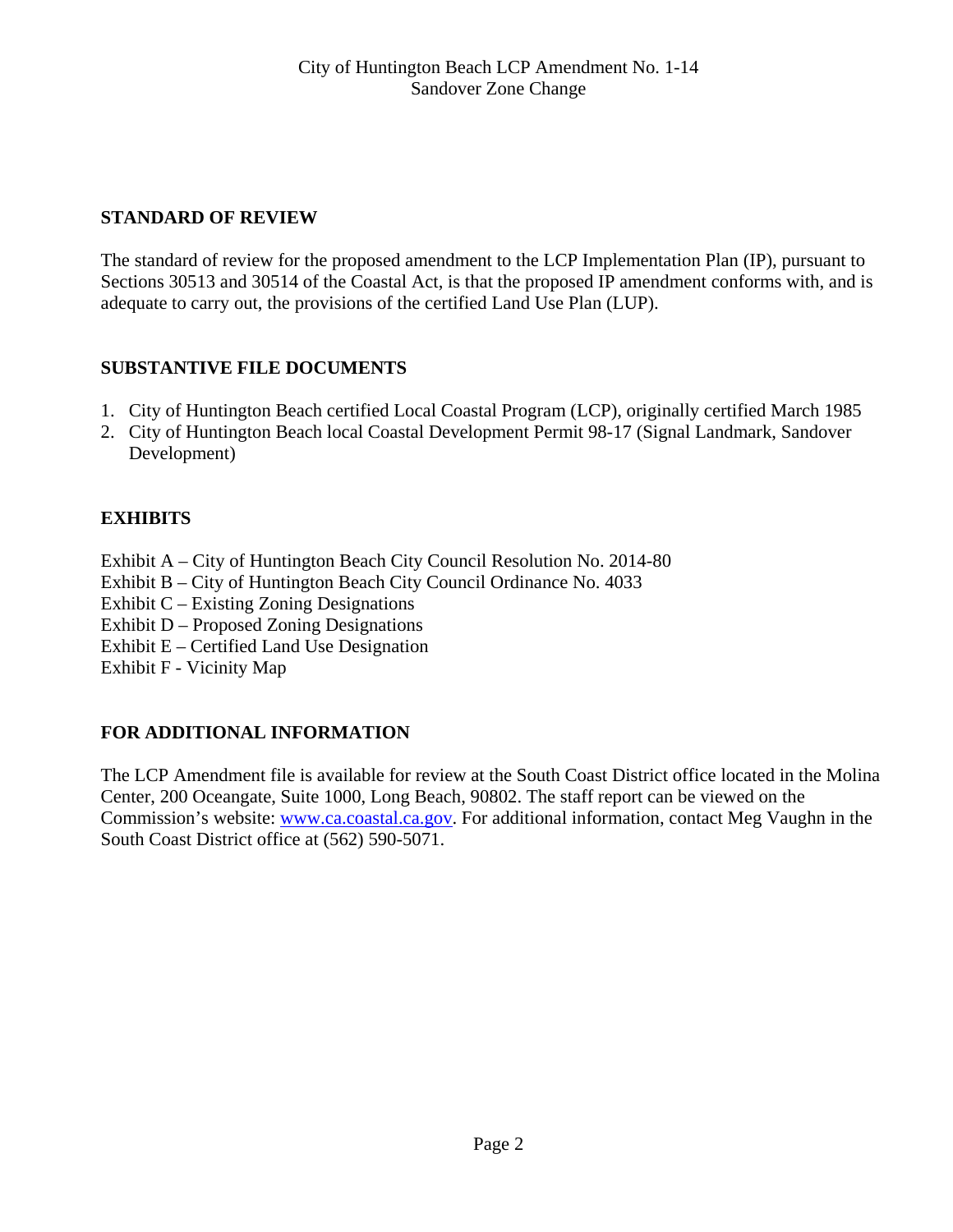# **I. MOTION AND RESOLUTION**

**Motion:** *I move that the Commission reject Amendment No. 1-14 to the City of Huntington Beach Implementation Plan as submitted by the City."* 

Staff recommends a **NO** vote. Failure of this motion will result in certification of the Implementation Plan amendment as submitted and the adoption of the following resolution and findings. The motion passes only by an affirmative vote of a majority of the Commissioners present.

## **Resolution to Certify the IP Amendment as Submitted**

The Commission hereby certifies Amendment Request No. 1-14 to the LCP Implementation Plan for the City of Huntington Beach as submitted and adopts the findings set forth below on grounds that the Implementation Plan as amended conforms with, and is adequate to carry out, the provisions of the certified Land Use Plan. Certification of the Implementation Plan as amended complies with the California Environmental Quality Act, because either 1) feasible mitigation measures and/or alternatives have been incorporated to substantially lessen any significant adverse effects of the Implementation Program on the environment, or 2) there are no further feasible alternatives and mitigation measures that would substantially lessen any significant adverse impacts on the environment.

# **II. FINDINGS**

## **A. Description of the LCP Amendment Request**

The LCP amendment proposes to change the zoning from Residential Agriculture - Coastal Zone Overlay (RA-CZ) to Residential Low Density – Coastal Zone Overlay (RL-CZ) at an approximately 0.29 acre area located on the east side of Hampton Lane and west side of Bolsa Chica Street. The lots affected include portions of Lots D, E, and G of Tract 15374 located near the southwest corner of the intersection of Bolsa Chica Street and Los Patos Avenue, in the City of Huntington Beach, Orange County. The existing zoning at the subject site splits the subject lots (Lots D, G, and E). The western portion of these lots are zoned RL and the eastern portion of these lots are zoned RA (See page 3 of Exhibit B). The proposed changes to the certified LCP are attached as Exhibit B (Ordinance No. 4033). The proposed changes are also depicted in Exhibits C (Existing Zoning Designations) and D (Proposed Zoning Designations). The proposed change will be reflected on Zoning Map DM 34 of the Huntington Beach Zoning and Subdivision Ordinance portion of the City's certified Implementation Plan. The LCP amendment request affects only the Implementation Plan (IP) portion of the certified LCP. The proposed zone change is intended to bring the zoning into conformance with the certified land use designation.

## Local Area Background

The subject site is located on the Bolsa Chica Mesa. The Mesa and adjacent lowlands have been the subject of much debate over the years. With the exception of the two remaining undeveloped properties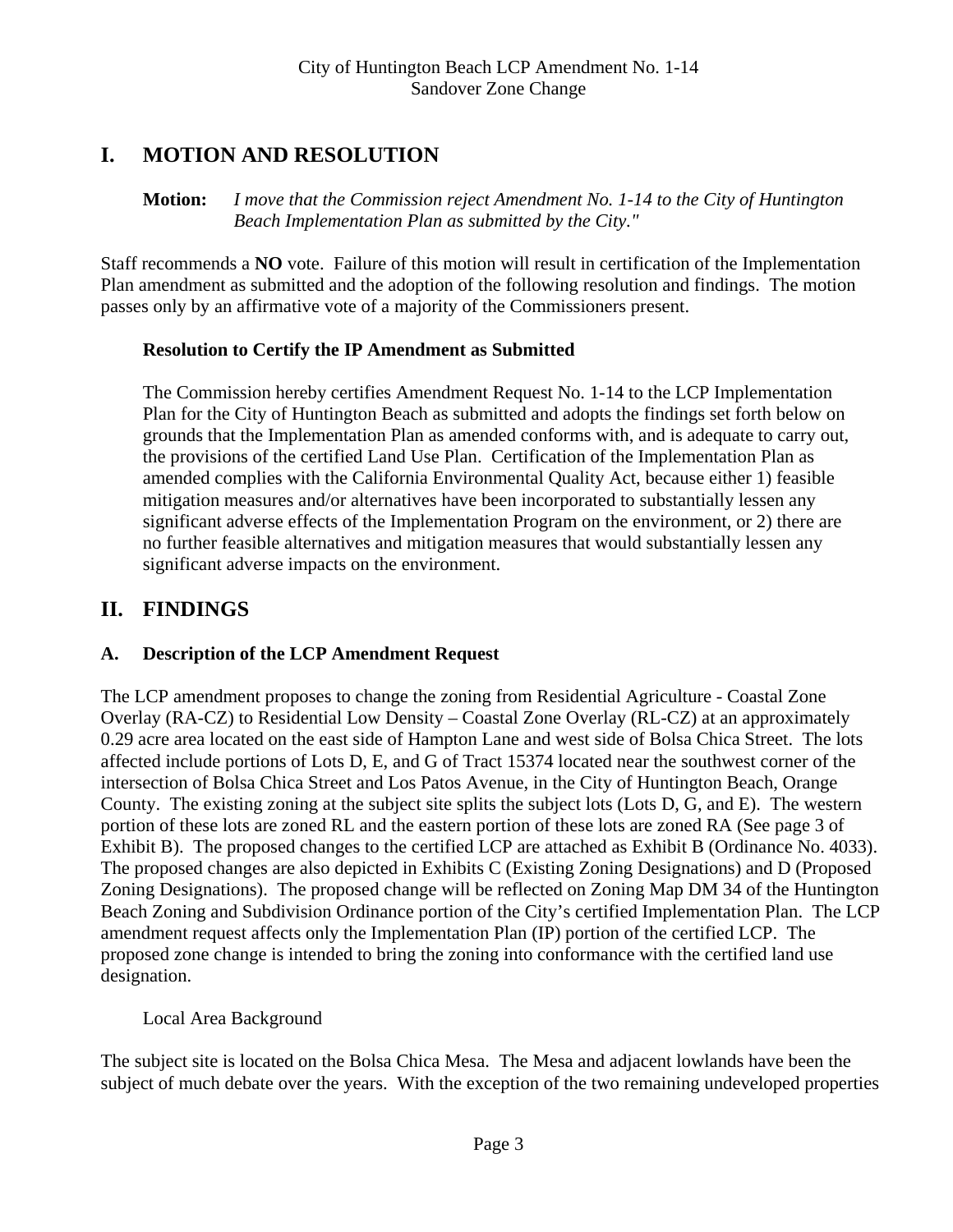#### City of Huntington Beach LCP Amendment No. 1-14 Sandover Zone Change

(known as the Ridge and Goodell properties), most of the major questions regarding development on the Bolsa Chica Mesa and lowlands were resolved with the State's acquisition of the lowland wetlands and lower bench, the Bolsa Chica Restoration Project (Consistency Determination 061-01), the Commission's approval of Coastal Development Permit 5-05-020, and the City's approval of Local Coastal Development Permit 98-17. Coastal Development Permit 5-05-020 in 2005 allowed subdivision and development of 349 homes and related infrastructure, preservation and restoration of 37.1 acres of sensitive habitat, and public parks and trails. The subdivision also approved creation of an 11.8-acre residual parcel located on the lower bench of the Bolsa Chica Mesa, which has been acquired by the State of California and is now a part of the Bolsa Chica Ecological Reserve managed by the California Department of Fish & Wildlife. The Signal Landmark Company has been the historic owner of the Bolsa Chica Mesa, and is the permittee on 5-05-020. The development approved under 5-05-020 is known as "Brightwater." At the time of the Commission's action, the Brightwater area was located within unincorporated County area. At that time, the City/County boundary crossed diagonally through the northeastern most corner of the Bolsa Chica Mesa. The Brightwater area has since been annexed into the City of Huntington Beach, but has not yet been incorporated into the City's LCP. East of the former diagonal boundary, is an area within the City of Huntington Beach and located within the City's LCP jurisdiction. Signal Landmark is also the permittee for a 16 lot residential development located in this northeastern most portion of the Bolsa Chica Mesa. This 16 lot residential subdivision is known as "Sandover." Sandover is located in an area that has been a part of the City of Huntington Beach and covered in its certified LCP since the time the LCP was originally certified. The 16 lot residential Sandover development was approved by the City in 1999 under Local Coastal Development Permit 98- 17.

The area subject to this LCP amendment is a triangular area located in southeastern most portion of the Sandover site. The southern boundary of the subject site abuts the Brightwater development area.

#### **B. Consistency with the Certified Land Use Plan**

The standard of review for the proposed amendment to the LCP Implementation Plan (IP), pursuant to Sections 30513 and 30514 of the Coastal Act, is that the proposed IP amendment conforms with, and is adequate to carry out, the provisions of the certified Land Use Plan (LUP). The certified LUP sets forth policies to control development, protect coastal resources, and enhance shoreline access. The site of the proposed zone change is currently land use designated Residential Low Density (RL-7), which allows single family residential development with a maximum density of 7 units per net acre. The existing zoning at the subject site is Residential Agriculture which allows agricultural uses, and, subject to approval of a building permit, single family dwellings on lots with a minimum size of one acre and subject to a maximum density of one unit per acre and a maximum of five units on any single parcel. The subject site's total area is 0.29 acre. Even if considered with the entirety of the three lots' acreage area, their total acreage is less than one acre (the entirety of the three affected lots total acreage is approximately 0.6 acre). The entirety of each of the three lots affected by the proposed zone change is currently land use designated Residential Low Density (RL-7 maximum density 7 units per acre). The proposed zoning is Residential Low Density – Coastal Zone Overlay (RL-CZ), which is the zone that implements the land use designation Residential Low Density (RL-7). Currently, the center lot (Lot G) is developed as the entry street into the Sandover residential community (Sandover Drive), and the remaining two lots (Lots D and E) support entry landscaping. No change to the entry street is proposed.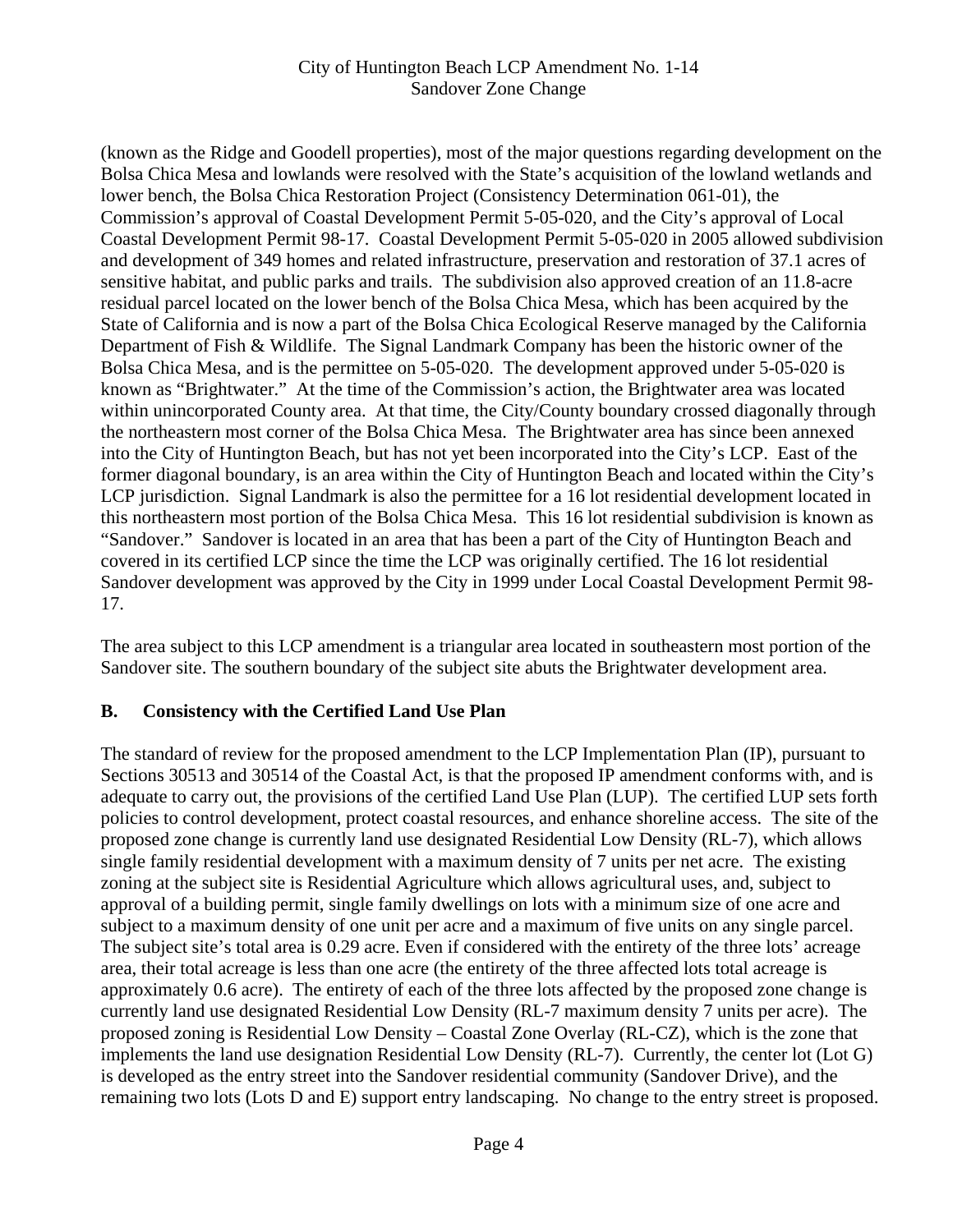#### City of Huntington Beach LCP Amendment No. 1-14 Sandover Zone Change

At the time the Sandover development was approved by the City, the developer (Signal Landmark) expected it to eventually tie it in to the future Brightwater development. And so the entry area (Lots D, E, and G, the eastern portions of which are the subject of this LCP amendment) was designed to eventually be converted from lettered lots into residential lots, with the entrance into Sandover to be combined with the entry into Brightwater at Brightwater Drive. However, because Sandover was approved as a private, gated community and Brightwater was approved with public streets, parking and access, shifting of the Sandover entry is no longer under consideration. Now that that has been finalized, the Sandover developer (Signal Landmark) intends to retain the entry at Sandover Drive (in Lot G) and ultimately convert the remaining entry area to residential lots. In addition, Signal Landmark intends to resolve the remnant lots created due to the former City/County border. Signal Landmark has proposed this in three related steps: 1) this LCP amendment, 2) a lot line adjustment, and 3) a new subdivision. The lot line adjustment would affect Lot D of this LCP amendment as well as lots in the adjacent Brightwater development. The lot line adjustment is being proposed via Coastal Development Permit Amendment Application 5-05-020-A4. The subdivision proposed under Coastal Development Permit Application 5-14-1837, if approved, would create three new residential lots in Sandover. Two of the residential lots would be created by converting two lettered lots to numbered lots (these lots are located on either side of the Sandover Drive entrance), as well as a third lot to be created from remnant lots along the former City/County boundary in the northwest corner of Sandover. In addition, four new residential lots would be created in the adjacent Brightwater area. Coastal Development Permit Amendment Application 5-05-020-A4 and Coastal Development Permit Application 5-14-1837 will be considered separately from this LCP amendment by the Commission.

The City's 1999 approval of the Sandover development included subdivision of the approximately 5 acre property into sixteen residential lots and five lettered lots (TTM 15734). The five lettered lots were approved as the private streets serving the residences (now Shelburne Drive, Hampton Lane, and Sandover Drive), landscape easements, and undeveloped, triangular remnants along the then City/County boundary. The three lots that are the subject of this zone change were created as part of the City's approval of the original Sandover subdivision as landscape areas and Sandover Drive. Because no residential development was proposed on the three lettered lots, no zone change was pursued at that time. However, the property owner (Signal Landmark) intends to pursue residential development in the area of these lettered lots, which requires correction of the zoning inconsistency.

The subject site (and entire Sandover area) has been land use designated low density residential since the City's Land Use Plan was first certified in 1982. Likewise, the zoning at the Sandover development site has been Low Density Residential (RL-7 [formerly called R-1]) with the notable exception of the triangular area in the southeast corner which is the subject of this LCP amendment (including the eastern portions of Lots D, E, and G of Tract 15734 [see Exhibits B, C, and D]). The triangular subject site has been zoned Residential Agriculture since the City's Implementation Plan was first certified in 1985. This land use designation/zoning inconsistency appears to have been an oversight in the LCP certification process that was not recognized by Commission staff until submittal of the subject IP amendment. In addition, at the time the City acted on the Sandover subdivision in 1999, no inconsistencies were presented as no development other than the entry street and landscaping were approved on the subject lots. Thus, the development approved by the City in 1999 was consistent with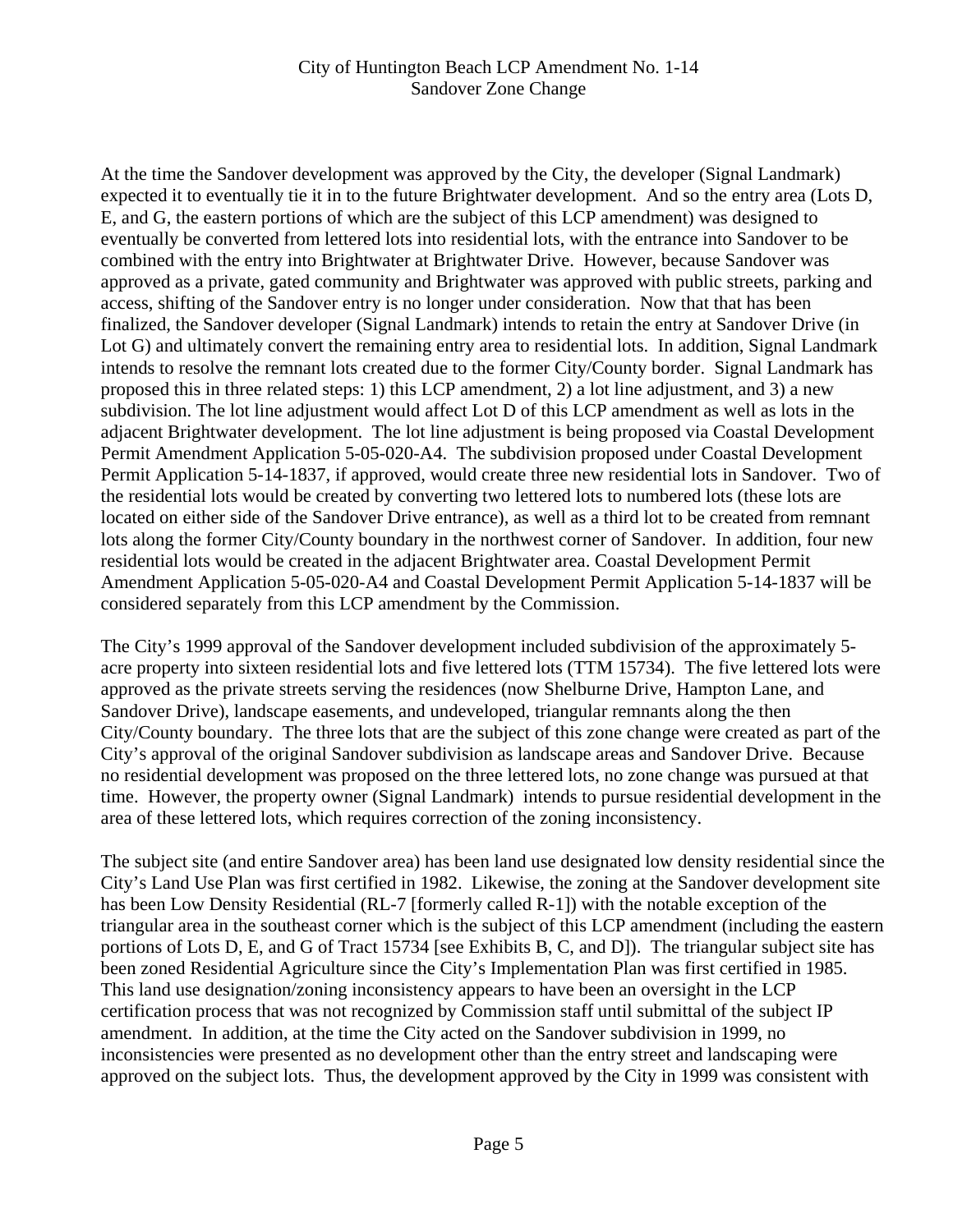#### City of Huntington Beach LCP Amendment No. 1-14 Sandover Zone Change

both the certified land use designation and zoning. However, the City now wishes to rectify the inconsistency.

The standard of review for the requested zone change is whether it will be consistent with and adequate to carry out the certified land use designation at the site and the policies and standards of the certified LUP. The proposed zone change will eliminate the existing inconsistency between the certified land use designation and the zoning at the subject site. The site has been land use designated low density residential since the City's Land Use Plan was first certified. The land use designation at the subject site is consistent with the existing land use designation and existing development in the Sandover community in which the site is located. In addition, the proposed RL-CZ zone will be consistent with existing and approved development in the immediate Sandover and Brightwater vicinity. The Sandover development includes 16 single family residences with lot sizes similar to the subject site lots. The Brightwater development abuts the Sandover development on the south and west. The proposed zoning will be consistent with the existing and approved development in that community, including similar lot sizes. Moreover, the proposed zoning is the appropriate zone to support the currently certified land use designation at the subject site.

The changes proposed in this IP amendment will make the zoning at the subject site consistent with the land use designation at the subject site. Further, the proposed zone change does not include any changes that would adversely affect coastal resources. Therefore, the Commission finds that the proposed change conforms with, and is adequate to carry out, the provisions of the certified LUP.

#### **C. California Environmental Quality Act (CEQA)**

The City of Huntington Beach is the lead agency for the purposes of California Environmental Quality Act review of the proposed LCP amendment. Pursuant to the California Environmental Quality Act (CEQA) and the California Code of Regulations [Title 14, Sections 13540(f), 13542(a), 13555(b)] the Commission's certification of this LCP amendment must be based in part on a finding that it is consistent with CEQA Section 21080.5(d)(2)(A). That section of the Public Resources Code requires that the Commission's regulatory program require that a proposal not be approved or adopted if there are feasible alternatives or feasible mitigation measures available which would substantially lessen any significant adverse affect which the activity may have on the environment.

The Commission finds that, for the reasons discussed in this report, the proposed LCP amendment complies with the California Environmental Quality Act because: 1) feasible mitigation measures and/or alternatives have been incorporated to substantially lessen any significant adverse affects of the plan on the environment, and 2) there are no further feasible alternatives and mitigation measures that would substantially lessen any significant adverse impacts which the LCP Amendment may have on the environment. The Commission finds that the proposed LCP amendment will be consistent with Section 21080.5(d)(2)(A) of the Public Resources Code.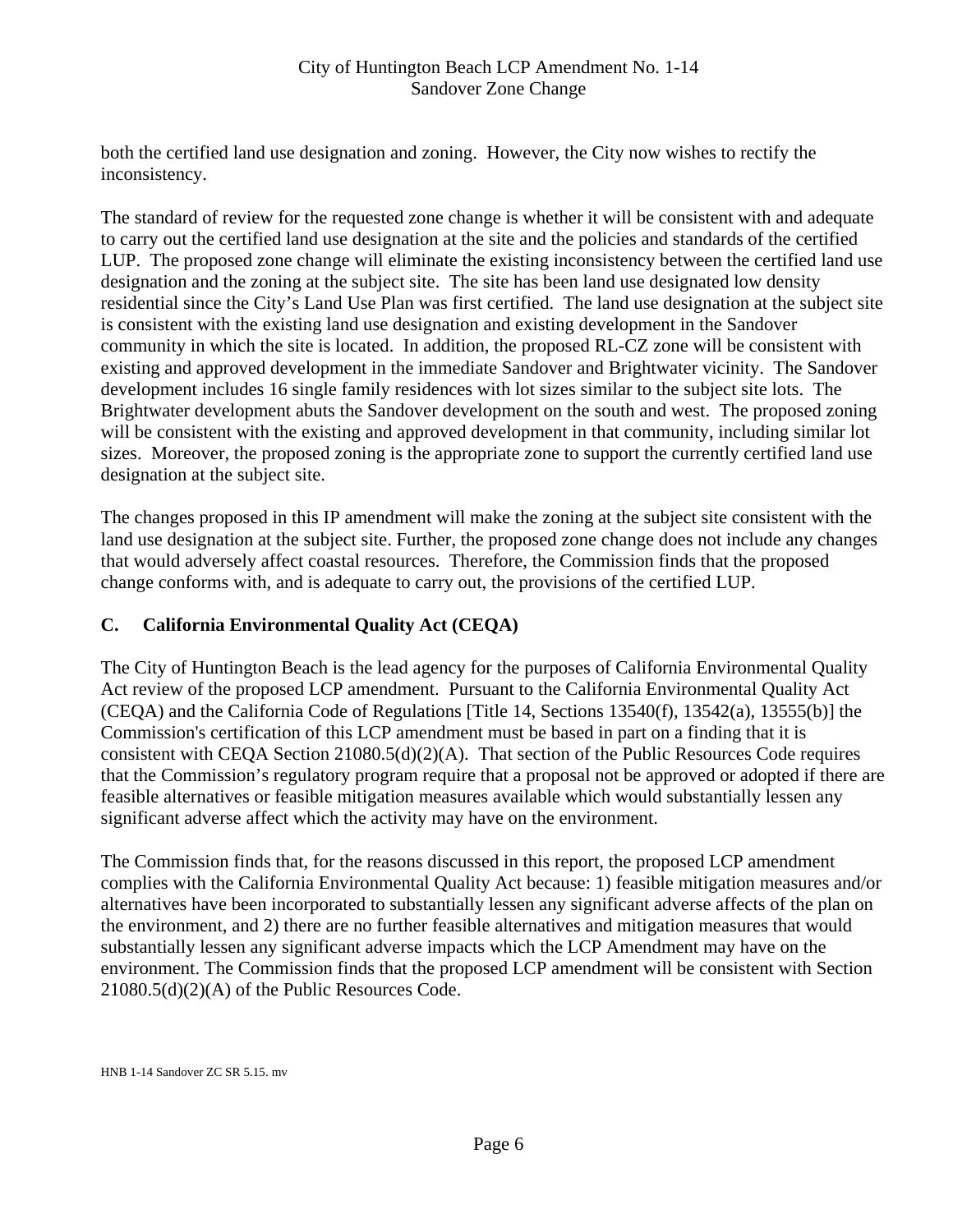#### RESOLUTION NO. 2014-80

#### A RESOLUTION OF THE CITY COUNCIL OF THE CITY OF HUNTINGTON BEACH, ADOPTING LOCAL COASTAL PROGRAM AMENDMENT NO. 14-001 AND REQUESTING ITS CERTIFICATION BY THE CALIFORNIA COASTAL COMMISSION

WHEREAS, after notice duly given pursuant to *Government Code* Section 65090 and *Public Resources Code* Sections 30503 and 30510, the Planning Commission of the City of Huntington Beach held a public hearing to consider the adoption of Zoning Map Amendment No. 13-003 included in Huntington Beach Local Coastal Program Amendment No. 14-001, and such amendment was recommended to the City Council for adoption; and

The City Council, after giving notice as prescribed by law, held at least one public meeting on Zoning Map Amendment No. 13-003 included in the proposed Huntington Beach Local Coastal Program Amendment No. 14-001, and the City Council finds that the proposed amendment is consistent with the Huntington Beach General Plan, the Certified Huntington Beach Coastal Land Use Plan and Chapter 6 of the California Coastal Act.

NOW, THEREFORE, the City Council of the City of Huntington Beach does hereby resolve as follows:

SECTION 1. That Huntington Beach Local Coastal Program Amendment No. 14-001 is hereby approved, consisting of Ordinance No. 1033<br>hereby approved, consisting of Ordinance No. 1997 pertaining to Zoning Map Amendment No. 13-003. A copy of the aforesaid ordinance is attached hereto as Exhibit A, and incorporated by this reference as though fully set forth herein.

SECTION 2. That the California Coastal Commission is hereby requested to consider, approve and certify Huntington Beach Local Coastal Program Amendment No. 14-001.

SECTION 3. That pursuant to Section 13551(b) of the Coastal Commission Regulations, Huntington Beach Local Coastal Program Amendment No. 14-001 will take effect automatically upon Coastal Commission approval, as provided in *Public Resources Code* Sections 30512, 30513, and 30519.

 $\mathbf{1}$ 

 $HNB LCPA 1-14$ <br>Exhibit A page  $\frac{1}{2}$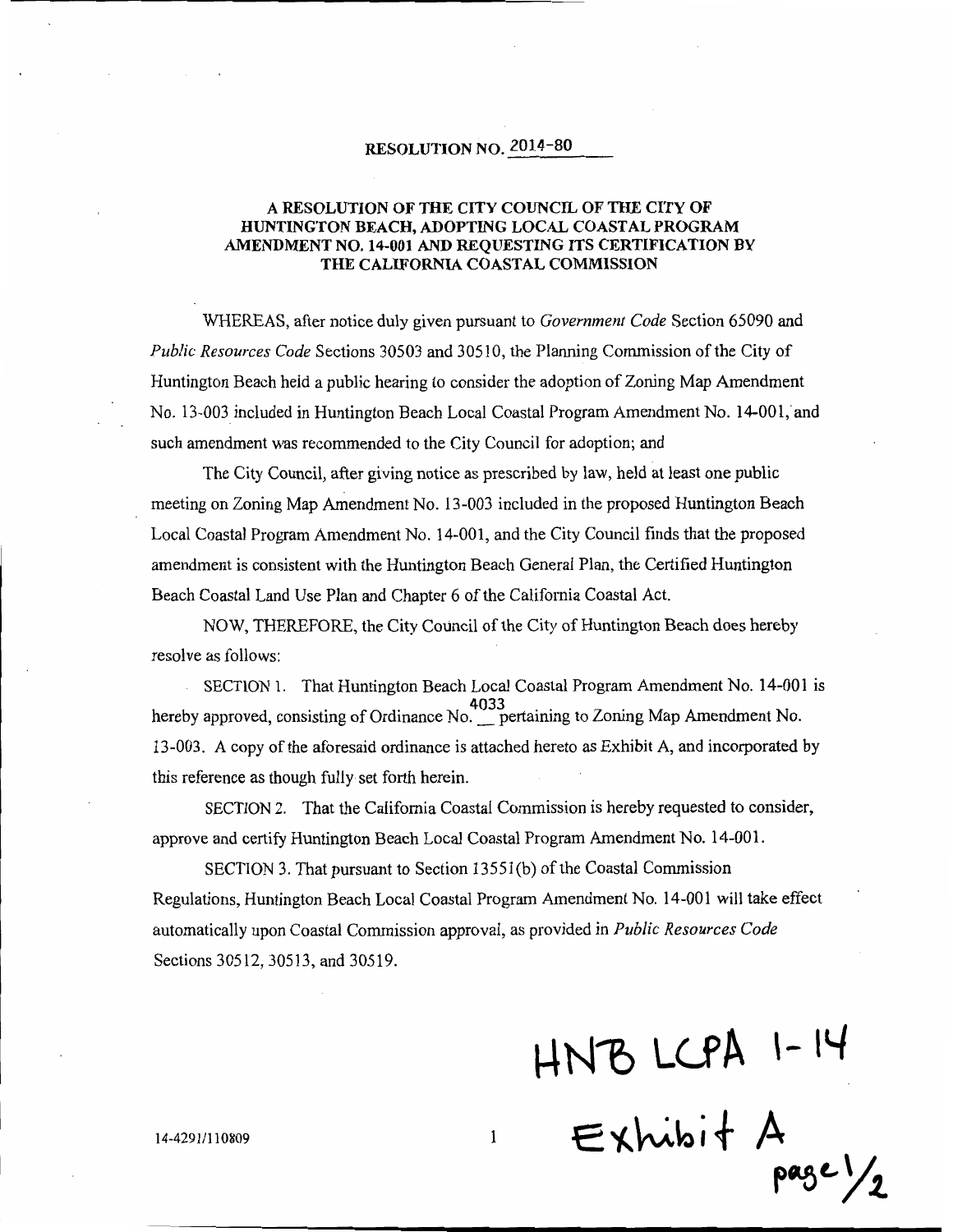PASSED AND ADOPTED by the City Council of the City of Huntington Beach at a regular meeting held on October 6, 2014.

APPROVED AS TO FORM:

 $\rho_{\text{opt}}$ City Attorney

ND APPROVED: **REV** 

INITIATED AND APPROVED:

Director of Planning and Building

EXHIBIT A: Ordinance No. 4033

 $HNB$  LCPA 1-14<br>Exhibit A<br>page 2/2

14-4291/110809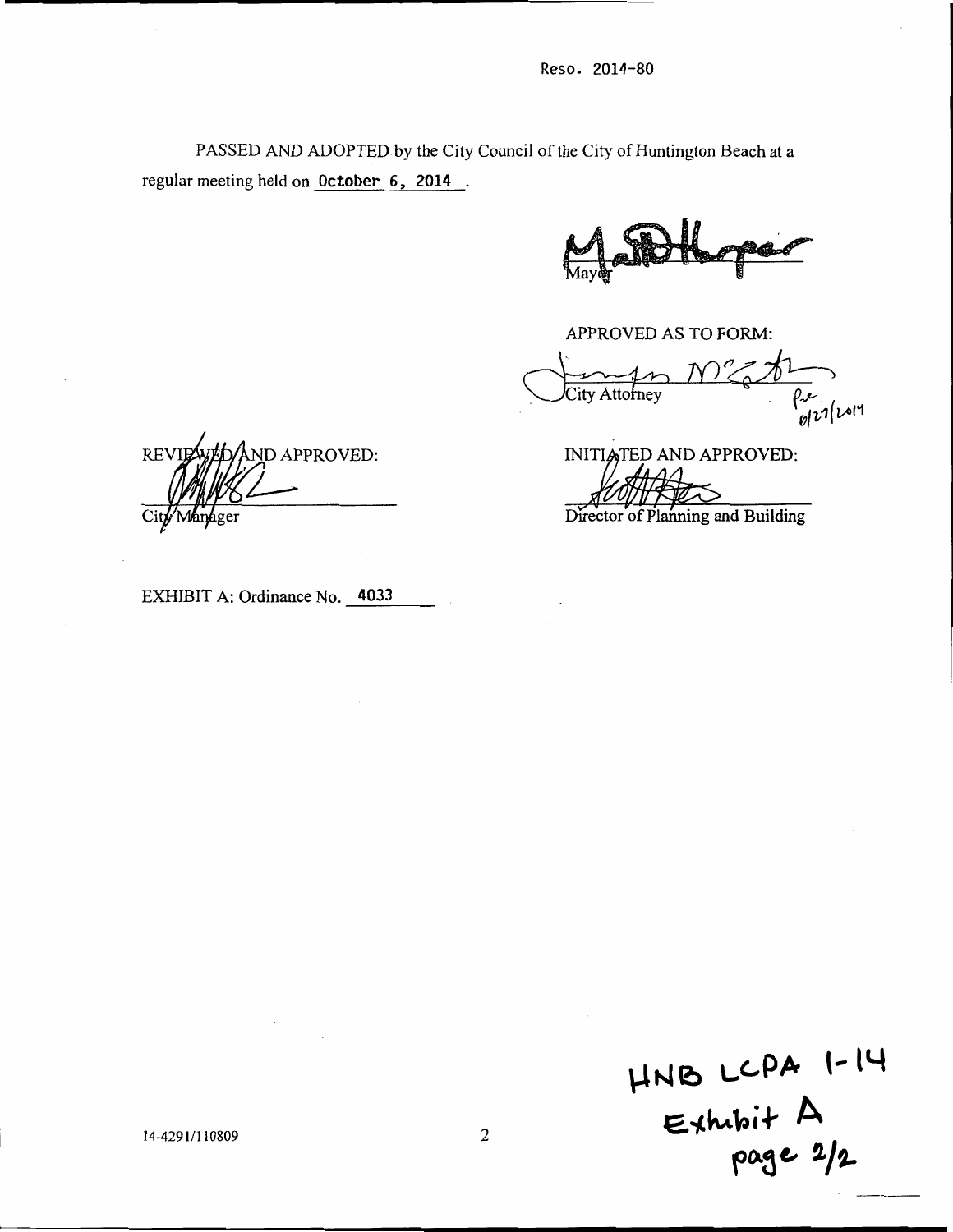EXHIBIT 'A'<br>RESOLUTION 2014-80

#### ORDINANCE NO. 4033

#### AN ORDINANCE OF THE CITY OF HUNTINGTON BEACH AMENDING THE HUNTINGTON BEACH ZONING AND SUBDIVISION ORDINANCE BY CHANGING THE ZONING DESIGNATION FROM RA-CZ (RESIDENTIAL AGRICULTURE- COASTAL ZONE OVERLAY) TO RL-CZ (RESIDENTIAL LOW DENSITY- COASTAL ZONE OVERLAY) ON ±0.29 ACRE OF REAL PROPERTY LOCATED IN THE SANDOVER DEVELOPMENT ON THE SOUTHWEST CORNER OF LOS PATOS AVENUE AND BOLSA CHICA STREET (ZONING MAP AMENDMENT NO. 13-003)

WHEREAS, pursuant to the State Planning and Zoning Law, the Huntington Beach Planning Commission and Huntington Beach City Council have held separate public hearings relative to Zoning Map Amendment No. 13-003, wherein both bodies have carefully considered all information presented at said hearings, and after due consideration of the findings and recommendations of the Planning Commission and all evidence presented to said City Council, the City Council finds that such zone change is proper, and consistent with the General Plan.

NOW, THEREFORE, the City Council of the City of Huntington Beach does ordain as follows:

SECTION 1. That the real property located in the Sandover development on the southwest corner of Los Patos Avenue and Bolsa Chica Street and more particularly described in the legal description and sketch collectively attached hereto as Exhibit A and incorporated by this reference as though fully set forth herein is hereby changed from RA-CZ (Residential Agriculture- Coastal Zone Overlay) to RL-CZ (Residential Low Density- Coastal Zone Overlay) on  $\pm 0.29$  acre.

SECTION 2. That the Director of Planning and Building is hereby directed to amend Sectional District Map 34 of the Huntington Beach Zoning and Subdivision Ordinance to reflect the changes contained in this ordinance. The Director of Planning and Building is further directed to file the amended map. A copy of such map, as amended, shall be available for inspection in the Office of the City Clerk.

 $\mathbf{1}$ 

SECTION 3. This ordinance shall take effect immediately upon certification by the California Coastal Commission but not less than thirty days after its adoption.

HNB LCPA 1-14<br>Exhibit B page 1/4

14-4291/110808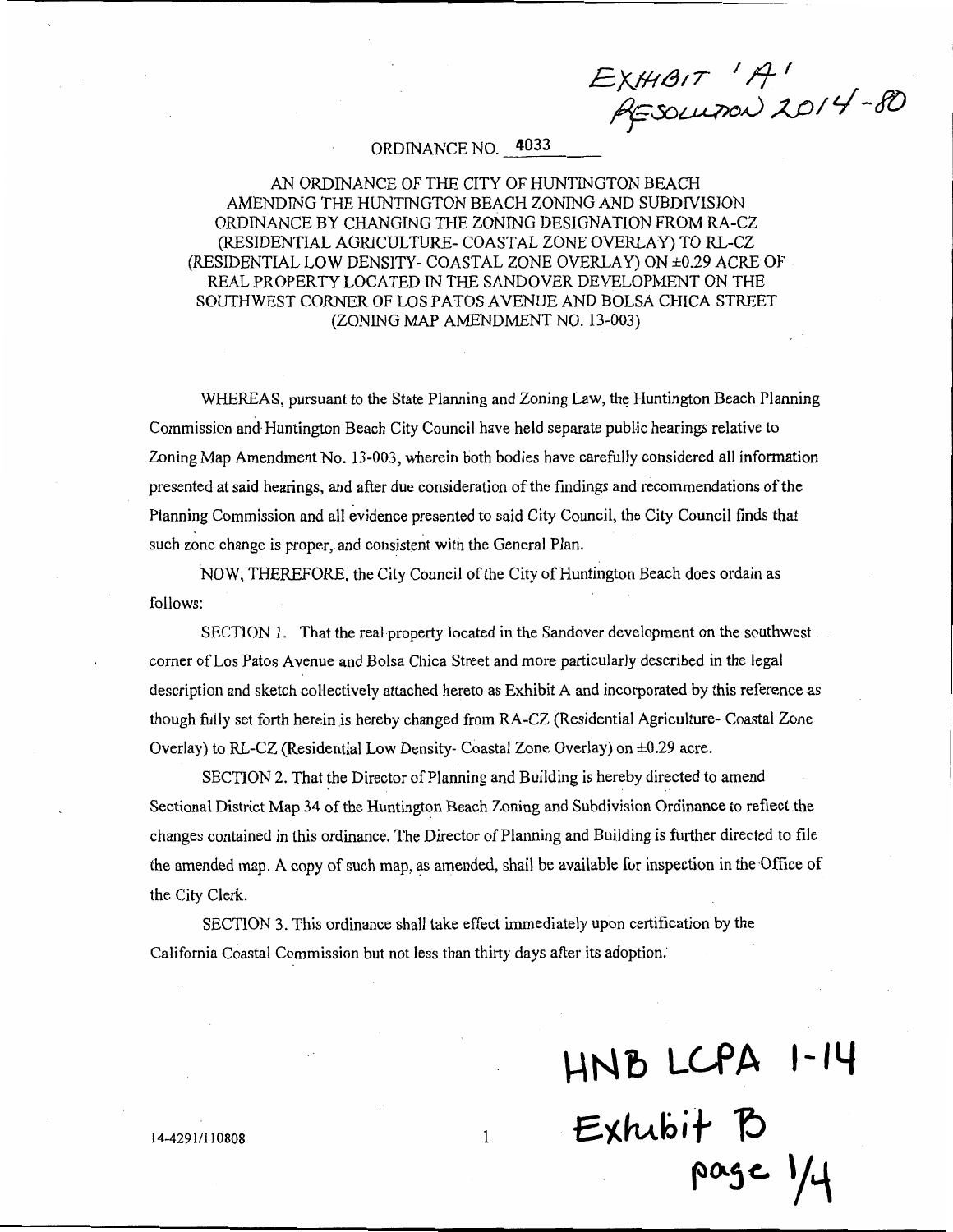PASSED AND ADOPTED by the City Council of the City of Huntington Beach at a regular meeting thereof held on the 20th day of October 2014.

APPROVED AS TO FORM:

 $\sqrt{27/2014}$ Attorney

INITIATED AND APPROVED:

Director of Planning and Building

ATTEST: City C

REVIEWED. AND APPROVED:

Attachment: Exhibit A- Legal Description and Sketch

 $HNB LCPAN 1-14$ <br>page  $R/4$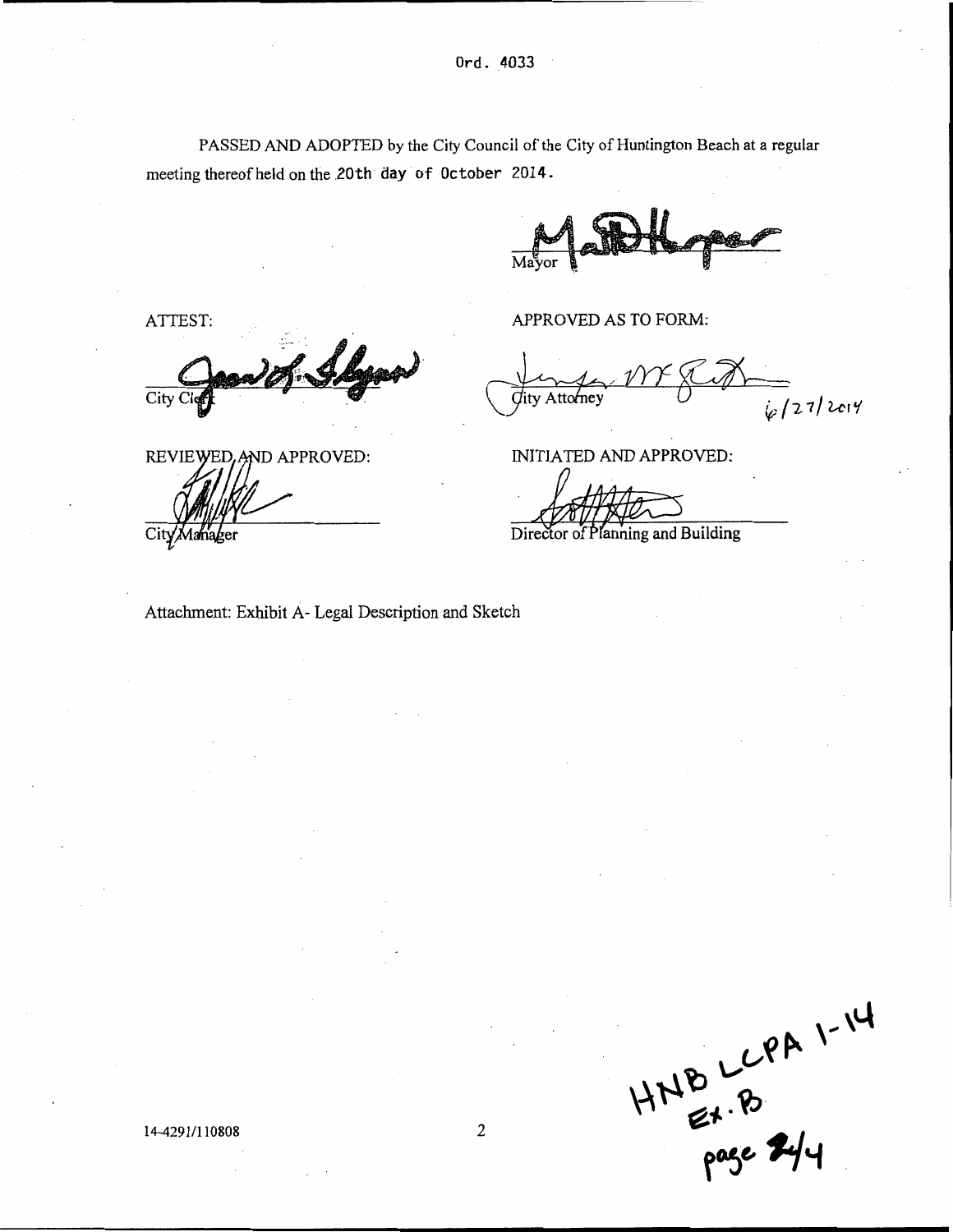Urd. 4033

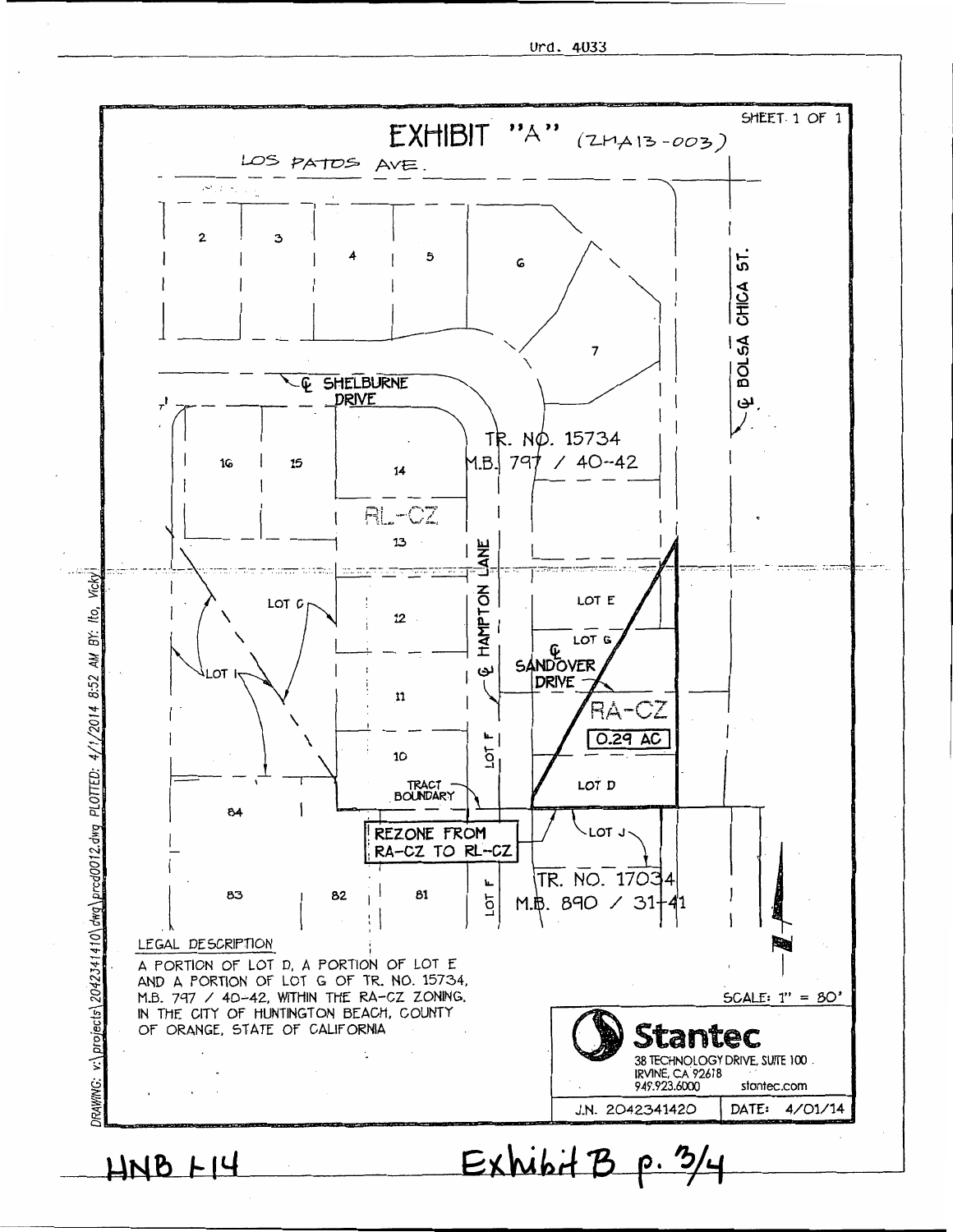#### **STATE OF CALIFORNIA COUNTY OF ORANGE**  $ss:$ CITY OF HUNTINGTON BEACH

I, JOAN L. FLYNN, the duly elected, qualified City Clerk of the City of Huntington Beach, and ex-officio Clerk of the City Council of said City, do hereby certify that the whole number of members of the City Council of the City of Huntington Beach is seven; that the foregoing ordinance was read to said City Council at a Regular meeting thereof held on October 6, 2014, and was again read to said City Council at a Regular meeting thereof held on October 20, 2014, and was passed and adopted by the affirmative vote of at least a majority of all the members of said City Council.

AYES: Katapodis, Harper, Sullivan, Carchio

**NOES:** Hardy, Shaw, Boardman

**ABSENT:** None

**ABSTAIN:** None



lerk and ex-officio Clerk City of the City Council of the City of Huntington Beach, California

 $ExhibitB<sub>p</sub>. 4/4$ 

# HNB LCPA 1-14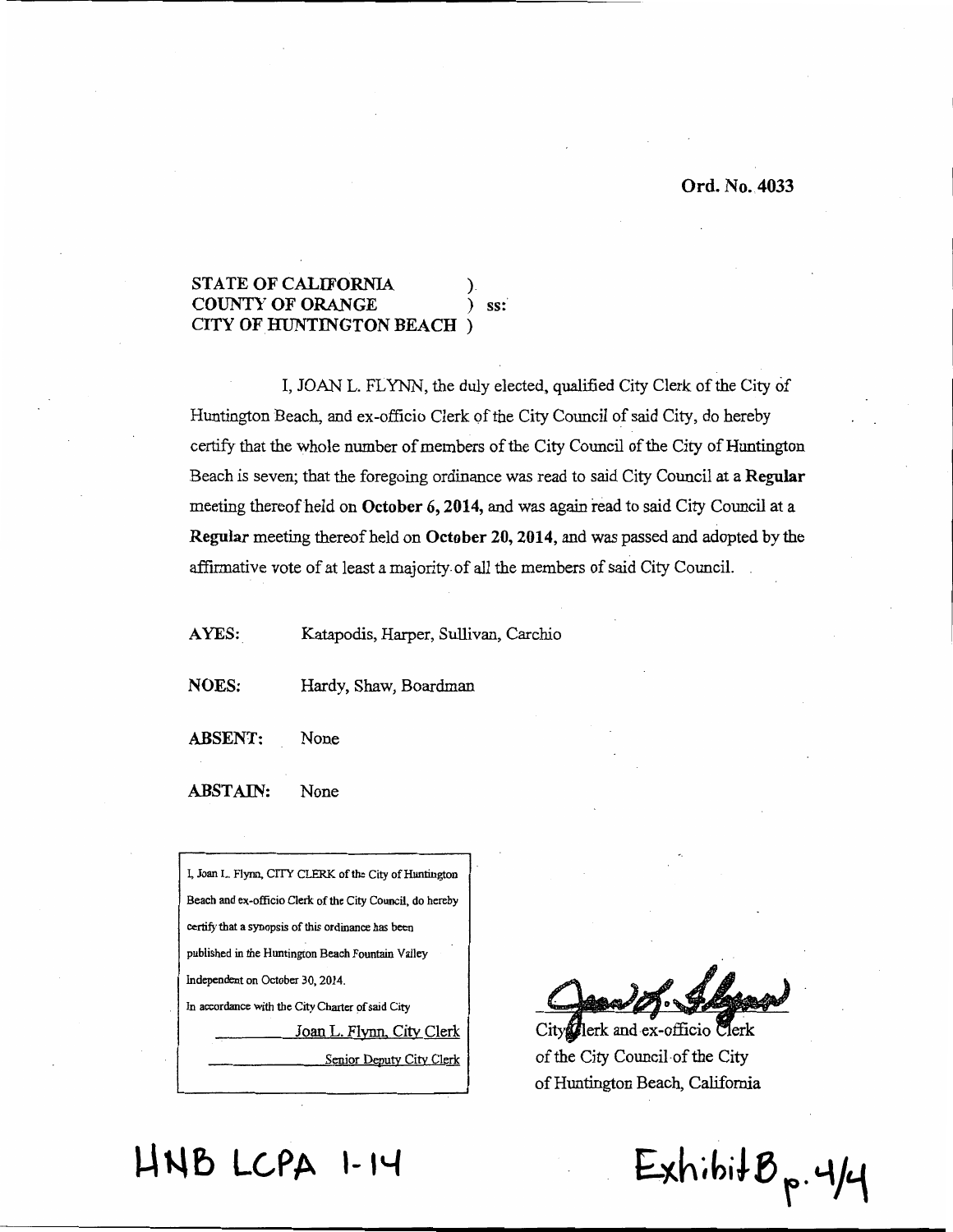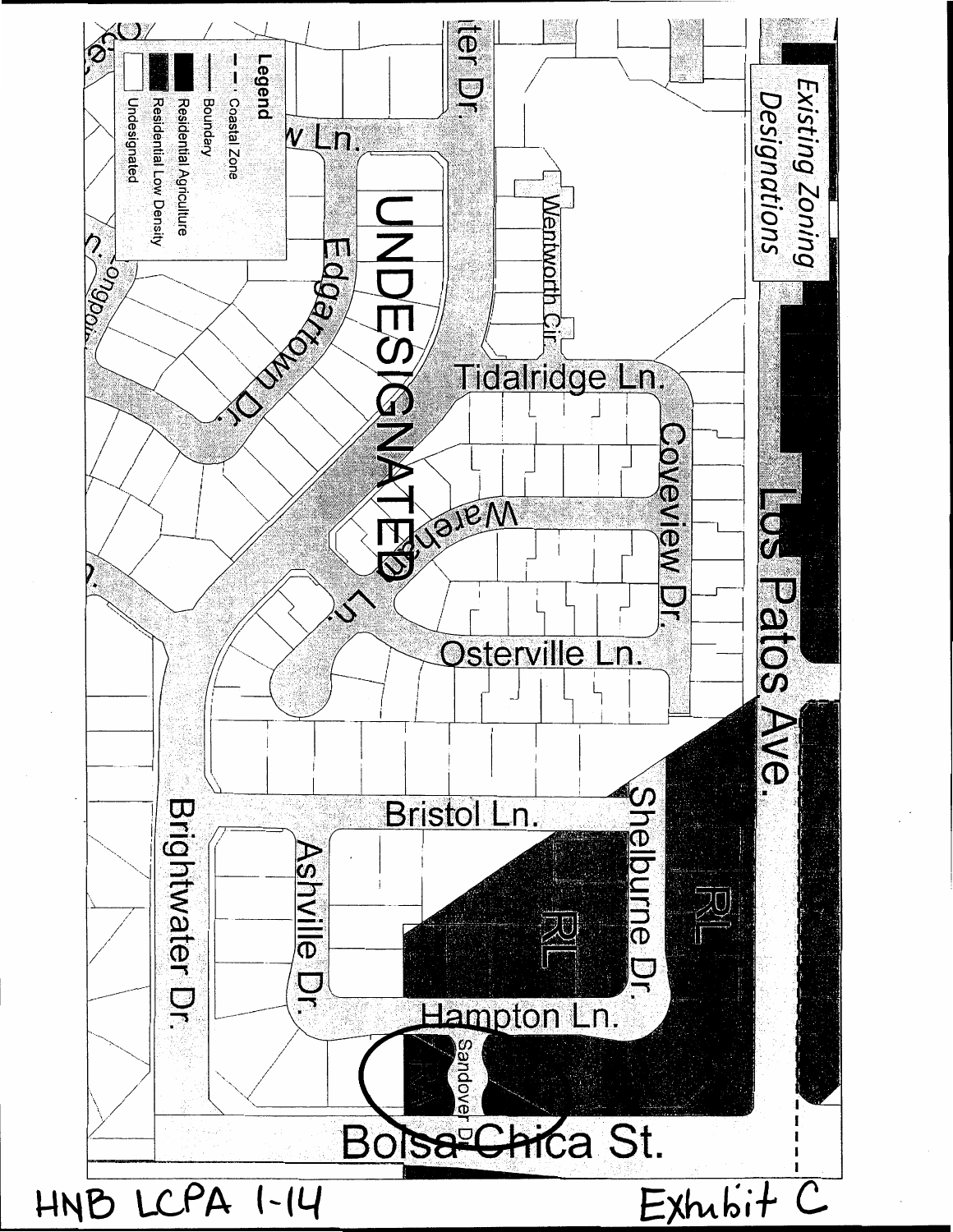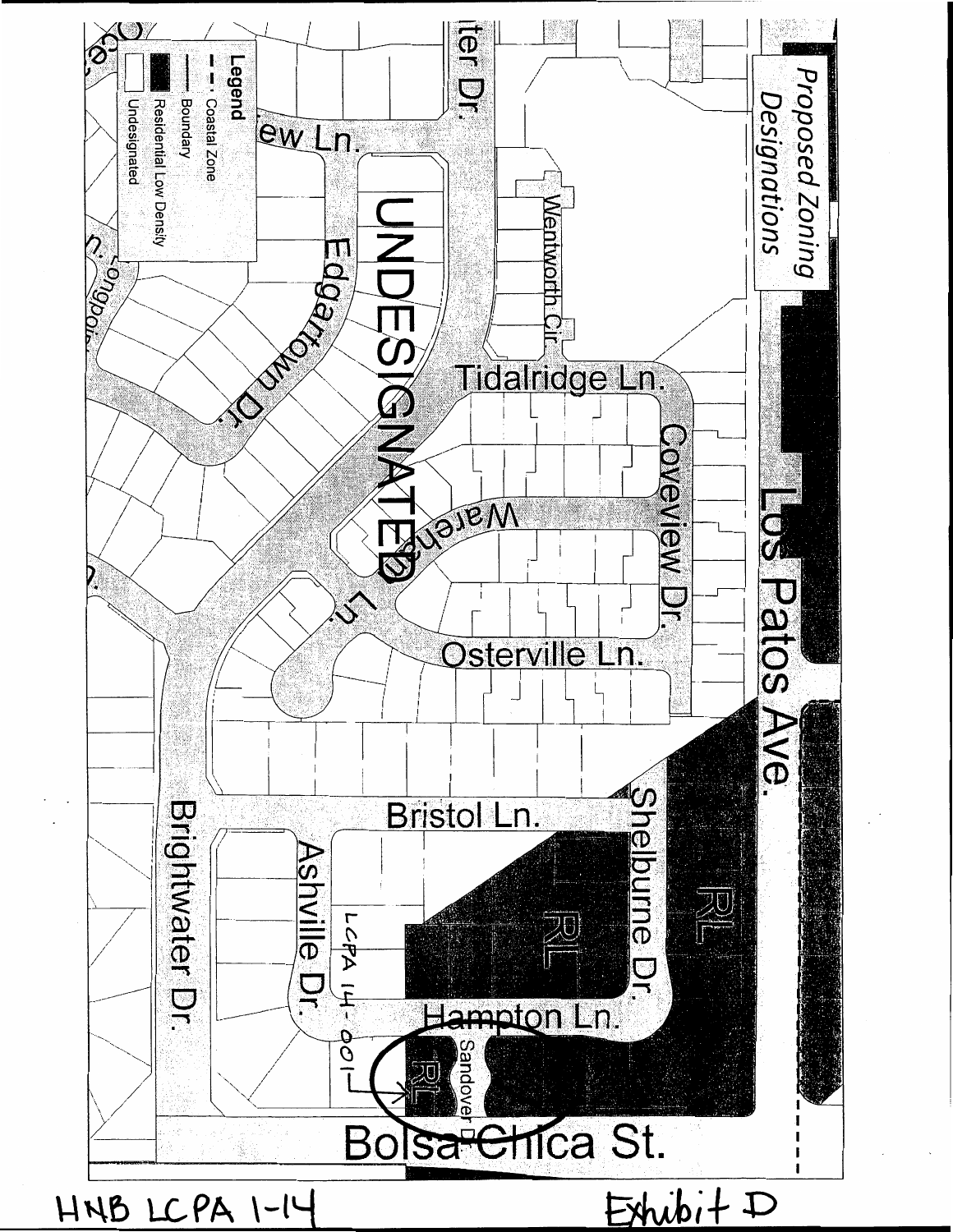